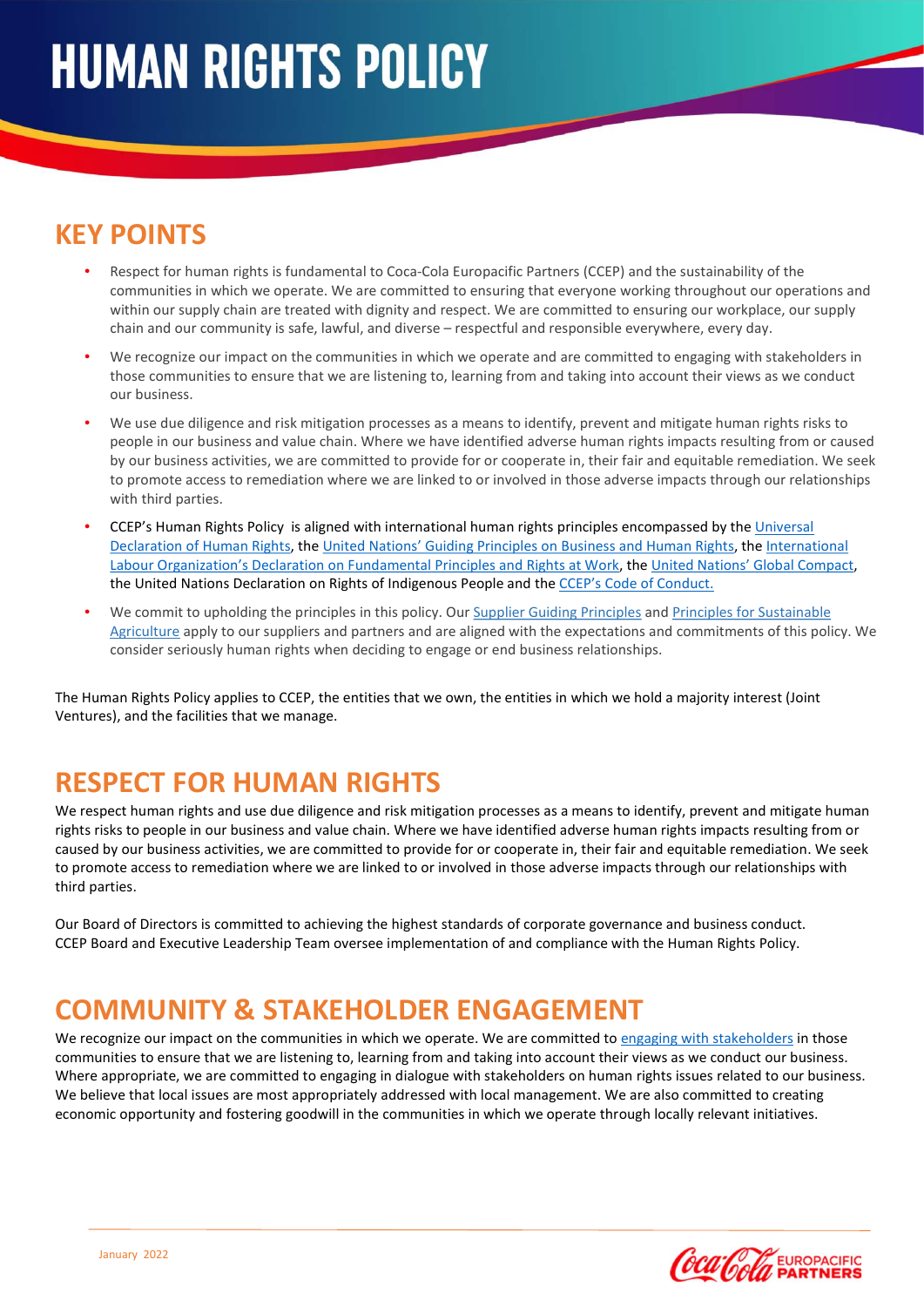#### COMPETING OBLIGATIONS

Where we encounter a conflict between internationally recognised human rights and the national laws of the country in which we operate, we will seek to promote and honour the principles of international human rights.

#### VULNERABLE INDIVIDUALS AND COMMUNITIES

We are committed to respecting the human rights of all individuals regardless of gender, origin, colour, religion, age and ethnic and social group. who may be at heightened risk of becoming vulnerable or marginalised if adversely impacted by our activities or business relationships. We respect the basic human enshrined in the national laws and United Nations declaration of Human Rights and Human Rights Chapter.

### VALUING DIVERSITY AND EQUAL OPPORTUNITIES

We believe that encouraging diversity of ideas, thinking and experience leads to better ways of working and better business results. We're committed to building a diverse workforce and encouraging an inclusive culture. This covers all areas of diversity, including gender, gender expression, gender reassignment, gender identity, race and ethnicity, national origin, ancestry and cultural heritage, age, religion, faith and spiritual belief, political belief, education or social background, mental or physical ability or disability, marriage or civil partnership, pregnancy, maternity, family or career circumstances, sexual orientation and any other characteristics that make us unique.

We are an equal opportunities employer and we have a zero-tolerance approach for any kind of discrimination, harassment, including sexual harassment and bullying. We make decisions about recruitment, promotion, training, compensation, advancement and other employment issues on the grounds of individual qualifications, performance, skills, experience, ability, achievement, expertise and conduct. We do not tolerate disrespectful or inappropriate behaviour, unfair treatment, or retaliation of any kind.

# WORK HOURS, WAGES, BENEFITS AND RIGHT TO WORK

We compensate employees competitively relative to the industry and local labour market and in accordance with terms of applicable collective bargaining agreements. We operate in full compliance with applicable wage, work hours, overtime, benefits laws and we verify that all employees have the right to work in the jurisdictions in which they are employed.

Benefits are available to all employees and vary according to the employee's country and level in the organisation. They can include medical or dental insurance, life insurance, eyecare vouchers, holiday time and leave packages to cover sickness, the birth of a child, bereavement or a long-term illness in the family. Depending on the country, level and grade, pension plans and stock purchase plans are also offered to employees.

### FREEDOM OF ASSOCIATION & COLLECTIVE BARGAINING

We respect our employees' right to join, form or not to join a labour union without fear of retaliation, intimidation or harassment. Trade unions are allowed to operate freely and in accordance with applicable national law. Where employees are represented by a legally recognized union and subject to local legal requirements, we are committed to establishing a constructive dialogue with their freely chosen representatives, and to bargaining in good faith with such representatives. The establishment and membership of a trade union will not be used as a ground for discrimination or retaliation;

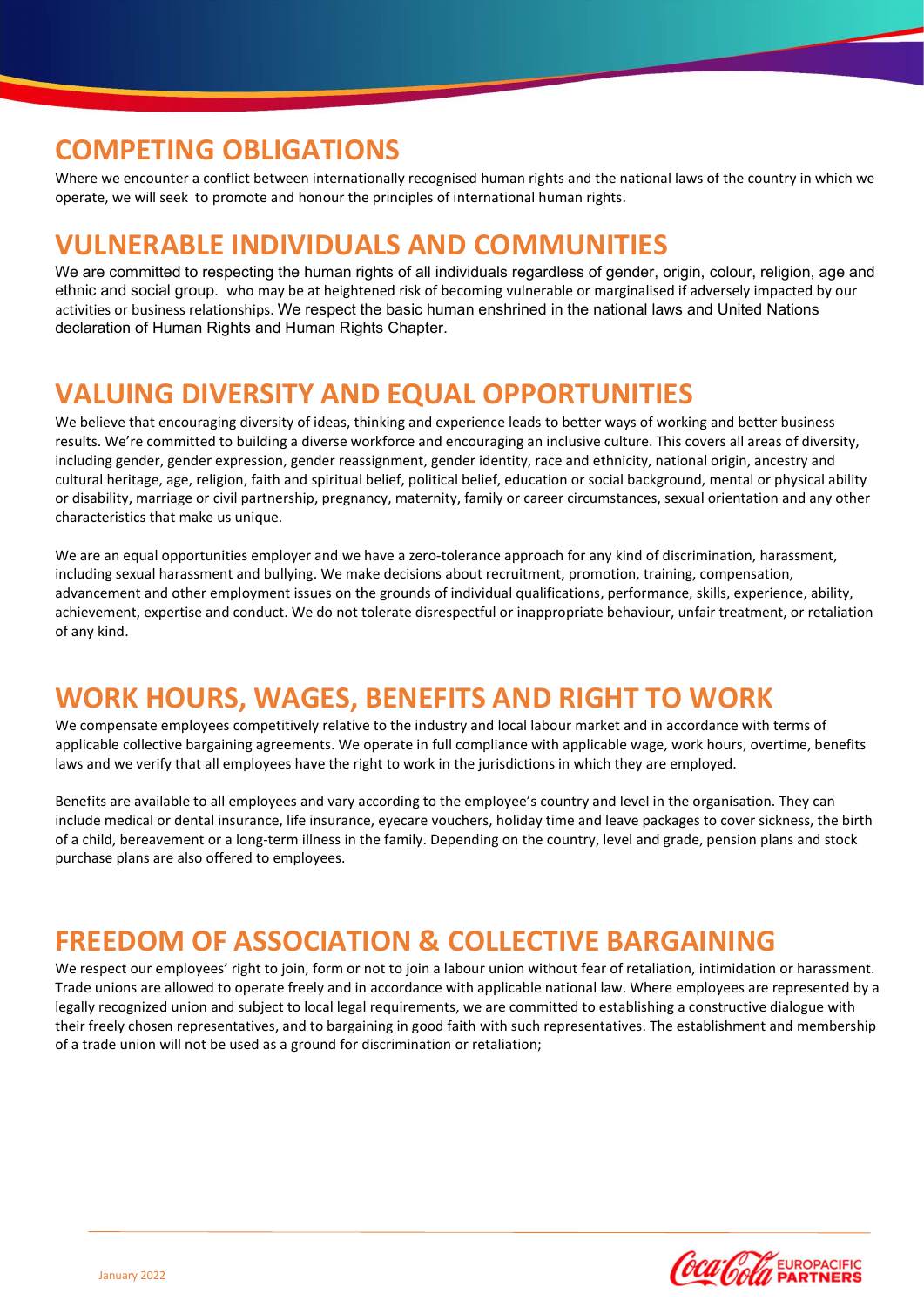# HEALTH, SAFE AND SECURE WORKPLACE

We believe all injuries are preventable and that no task is so important that it can't be done safely. This underpins our belief that everyone has the right to go home safely, and together we make it happen. The physical and mental health, safety and wellbeing of all those who work for and with us is paramount. Everyone in CCEP is responsible for fostering a culture in which people recognise and respect the physical and mental wellbeing of their colleagues. To support this objective, we have a strong health and safety programme that aims to reduce our incident level to zero. In cases where employees are injured or have other mental or physical health issues during employment with CCEP, we make any adjustments to their duties and working environment that are necessary to support their recovery and continued employment.

We are committed to maintaining a workplace that is free from violence, harassment, intimidation and other unsafe or disruptive conditions due to internal and external threats. Security safeguards for employees are provided as needed and will be maintained with respect for employee privacy and dignity. We value the importance of the right to privacy, and we ensure that the ways we collect, store and handle personal information complies with applicable data protection and privacy laws.

# FORCED LABOUR & HUMAN TRAFFICKING

We have a zero-tolerance approach to modern slavery of any kind within our operations and supply chain. We prohibit the use of all forms of forced labour, including prison labour, indentured labour, bonded labour, military labour, slave labour and any form of human trafficking. We are committed to ensuring that our operations and supply chains are free from modern slavery practices. Retention of personal identity documents, recruitment fees or excessive loan terms are prohibited. We set clear expectations for our employees, contractors, business partners and suppliers to encourage the disclosure of potential human rights breaches and are prepared to take steps to prevent and address it.

### CHILD LABOUR

We do not employ children below minimum age provisions of applicable laws and we prohibit all forms of child labour across our supply chain. If we identify child labour within our supply chain we are committed to provide effective remediation and mitigation with relevant third parties.

# LAND TENURE, WATER RESOURCES AND ENVIRONMENTAL IMPACTS

We are committed to ensuring minimal impact on the environment, particularly avoiding impacts that may also result in increased risk to human rights such as access to water, sanitation, and clean environments. While we do not often purchase ingredients directly from farms, we are compelled, based on our values as a major buyer of several agricultural commodities, to act and to use our influence to help protect the land rights of local farmers and communities.

# HEATHLY LIFESTYLES

We are committed to providing transparent nutrition information and a range of beverage options to enable consumers to make informed choices consistent with a healthy lifestyle.

# PREVENTING BRIBERY AND CORRUPTION

We aim to prevent all forms of bribery and corruption in our business dealings. Our Code of Conduct (CoC) and Gift, Entertainment and Anti-Bribery Policy set out our principles and standards to prevent bribery and corruption, including conflicts of interest.